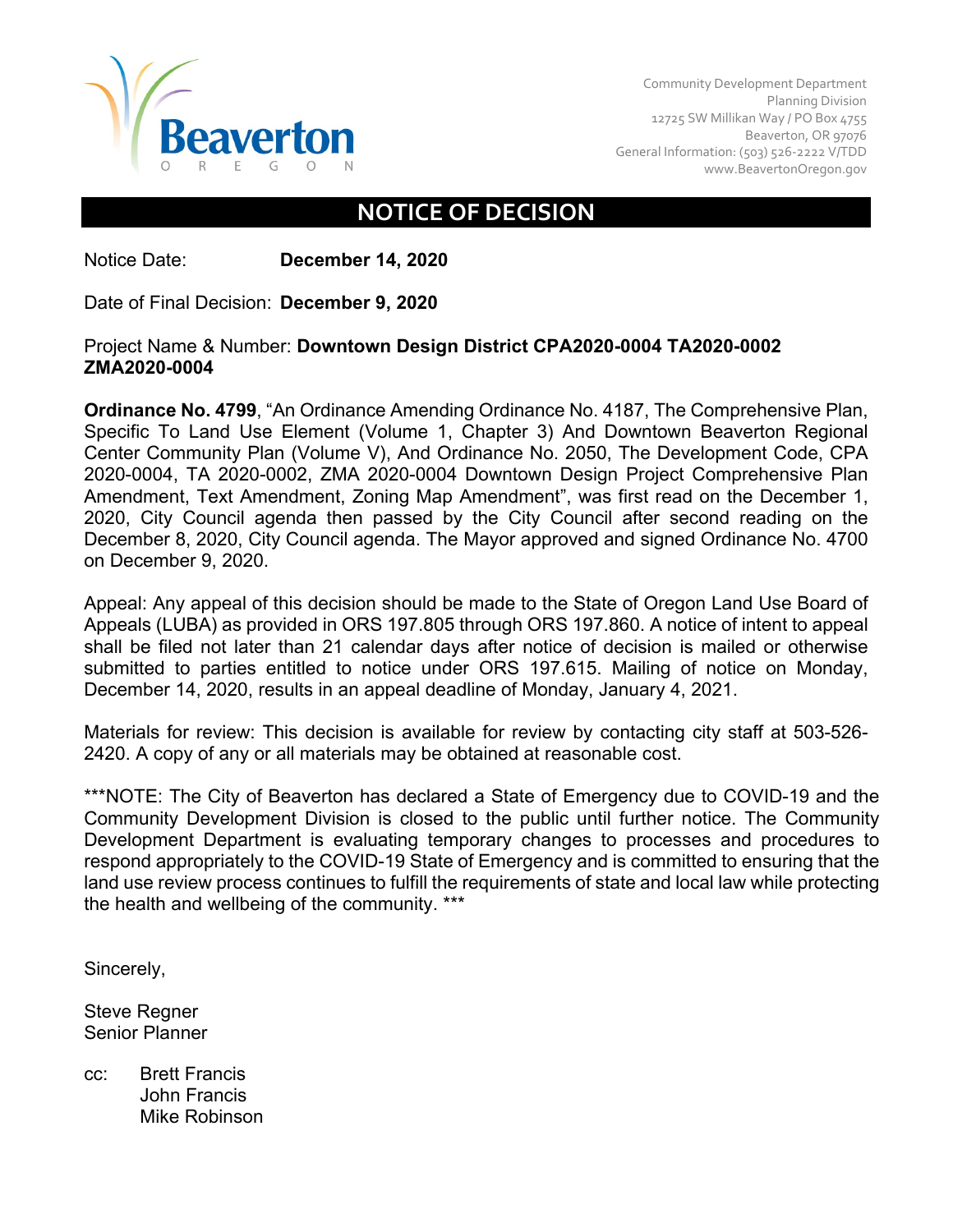Garrett Stephenson Dan Kaiser John Caffe Joe Russo Maggie Meyer Robert Lanphere Lyndsey Lanphere Rob Walther Ben Sturtz Travis Henry Stanley Piha Kevin Teater Sarah Zahn Louise Dix Tim Fransen Melisa Thompson Jeff Bachrach Jay Raskin Yumei Wang Kent Yu Dick Steinbrugge